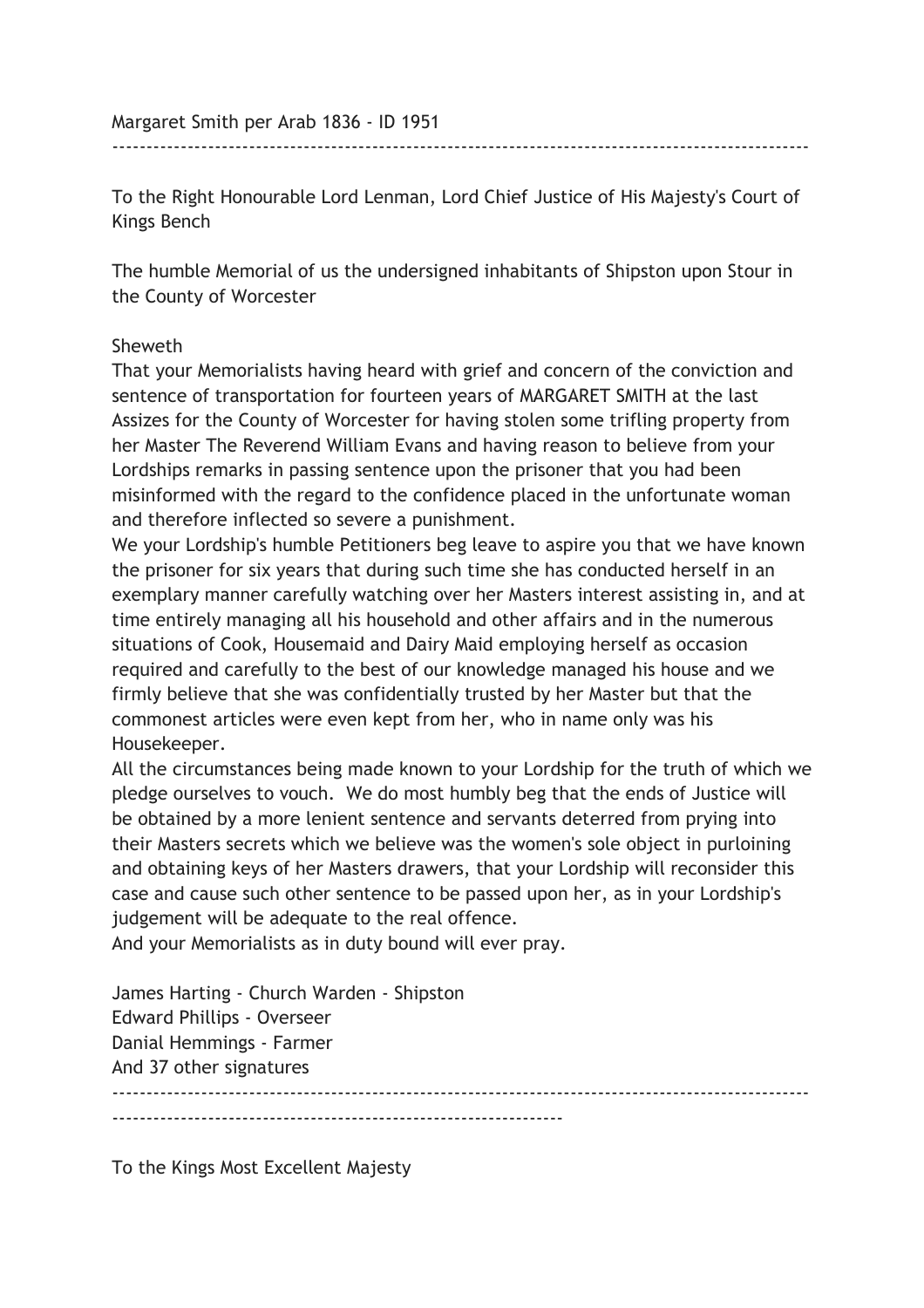The Petition of MARGARET SMITH a Prisoner on the County Gaol of Worcester

May it please your Majesty

Most humbly Sheweth

That your Petitioner at the Assizes held at Worcester for the County of Worcester on the 23rd day of July in the present year 1835 was tried and convicted for stealing some trifling property from The reverend William Evans of Shipton upon Sour in the said county of Worcester for which offence she was sentenced to be transported for fourteen years.

That your Petitioner at all time previous to the commission of the above offence had borne the most unblemished character she never having committed any crime whatever that required the correction of Justice. She from the interference and recommendation of the undersigned reputable persons on her behalf and also these subscribed to the annexed Memorial implore that your most excellent Majesty will be graciously pleased in tender compassion to your unfortunate prisoner to take into your royal consideration the distress of mind of your truly penitent and disconsolate Petitioner.

Your Petitioner therefore humbly and most earnestly prays that your most gracious and excellent Majesty will be graciously please in consideration of her former good character and the favourable circumstances attending her case to extend your royal merciful goodness to her by a mitigation of her sentence of transportation to some shorter period of confinement in the Penitentiary House of Correction at Millbank London or such other place in England as to your most gracious and most excellent Majesty shall seem meet.

And your petitioner as in duty bound will ever pray. Margaret Smith

We the undersigned from the very good character of the above named prisoner at all time previous and up to the commission of her present offence do humbly and most fervently implore your most gracious Majesty's mercy and commiseration on her behalf.

Edward Phillips Overseer William Wilson - stone mason And another 36 signatures

------------------------------------------------------------------------------------------------------

MARGARET SMITH WORCHESTER 1835 STEALING FROM HER EMPLOYER 14 YEARS TRANSPORTATION